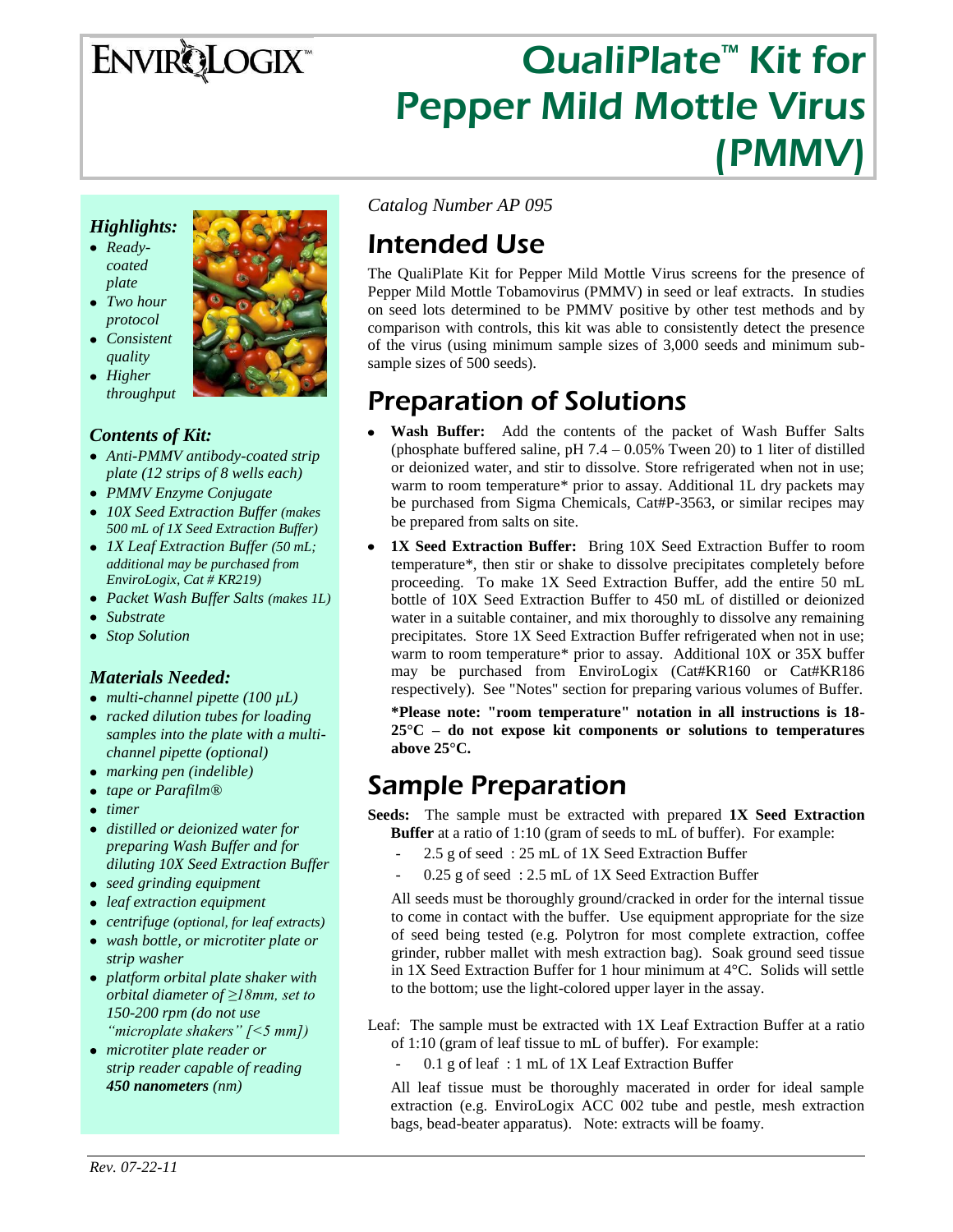#### QualiPlate Kit for PMMV Page 2 of 5



*Prepare Wash Buffer (and Seed Extraction Buffer, if testing seed)*



*Remove unneeded strips*



*Add Extraction Buffer, controls, and sample extracts*



*Mix plate, incubate*



*All incubation steps must be performed on an orbital shaker with 18+ mm orbital diameter*

Pull off particle-free extract to run in the test. Clarification of extracts by centrifugation is recommended (10 minutes at 1800-5000 x *g*), but not required.

# How to Run the Assay

- Read all of these instructions before running the kit.
- Allow all reagents to reach room temperature before beginning (at least 30 minutes with un-boxed plates and reagents at room temperature  $(18-25^{\circ}C)$  - do not remove strips from bag with desiccant until they have warmed up).
- **Organize all reagents, sample extracts, and pipettes so that step 1 can be performed in 15 minutes or less;** the use of a multi-channel pipette is strongly recommended for all reagent and extract transfers.
- If more than four strips are to be run at one time, the 15 minutes is likely to be exceeded, and the use of a multi-channel pipette is recommended (see "Note" below).
- If four or fewer strips are to be run, use a disposable-tip air-displacement pipette and a clean pipette tip to add Extraction Buffer or sample extract to the wells. Conjugate, Substrate, and Stop Solution may be added in the same manner; alternatively, use a repeating pipette with a disposable tip on the end of the Combitip for each of the three reagents.
- If fewer than all twelve strips are used, reseal the unneeded strips and the desiccant in the foil bag provided, and refrigerate.
- Use the well identification markings on the plate edge as a guide when adding the samples and reagents. It is recommended that at least two wells each of 1X Seed or Leaf Extraction Buffer and known-negative seed or leaf extract be run on each plate. Additional quality control samples may be added at the discretion of the user. Sample extracts may be run in either single or duplicate wells.
- 1. Add **100 µL** of **1X Extraction Buffer**, **100 µL** of any **user-prepared negative control extract,** and **100 µL** of each **sample extract** to their respective wells. Follow the same order of addition for all reagents. Treat each plate as an independently timed assay.

**NOTE:** It is strongly recommended that a multi-channel pipette be used in steps 1, 5, 8 and 9.

- 2. Thoroughly mix the contents of the wells by moving the plate in a rapid circular motion on the bench top for 4-5 seconds. Be careful not to spill the contents!
- 3. Cover the wells with tape or Parafilm to prevent evaporation and incubate for **30 minutes** at **ambient temperature** on an **orbital shaker (with 18+ mm orbital diameter) at 150 to 200 rpm**. Note: Shaking during incubation steps is mandatory where called for. Failure to do so will result in up to 50% loss in assay sensitivity.

*Protocol option: For testing convenience, at this point samples may be incubated overnight in the refrigerator (up to 16 hours at 5°C). Allow plates to come to room temperature with the rest of the kit reagents the next morning, before going on to step 4.*

4. After incubation, carefully remove the covering and empty the contents of the wells into a sink or other suitable container by inverting quickly and vigorously shaking the plate. Flood the wells completely with **Wash Buffer**, then empty as directed above. Repeat this wash step three more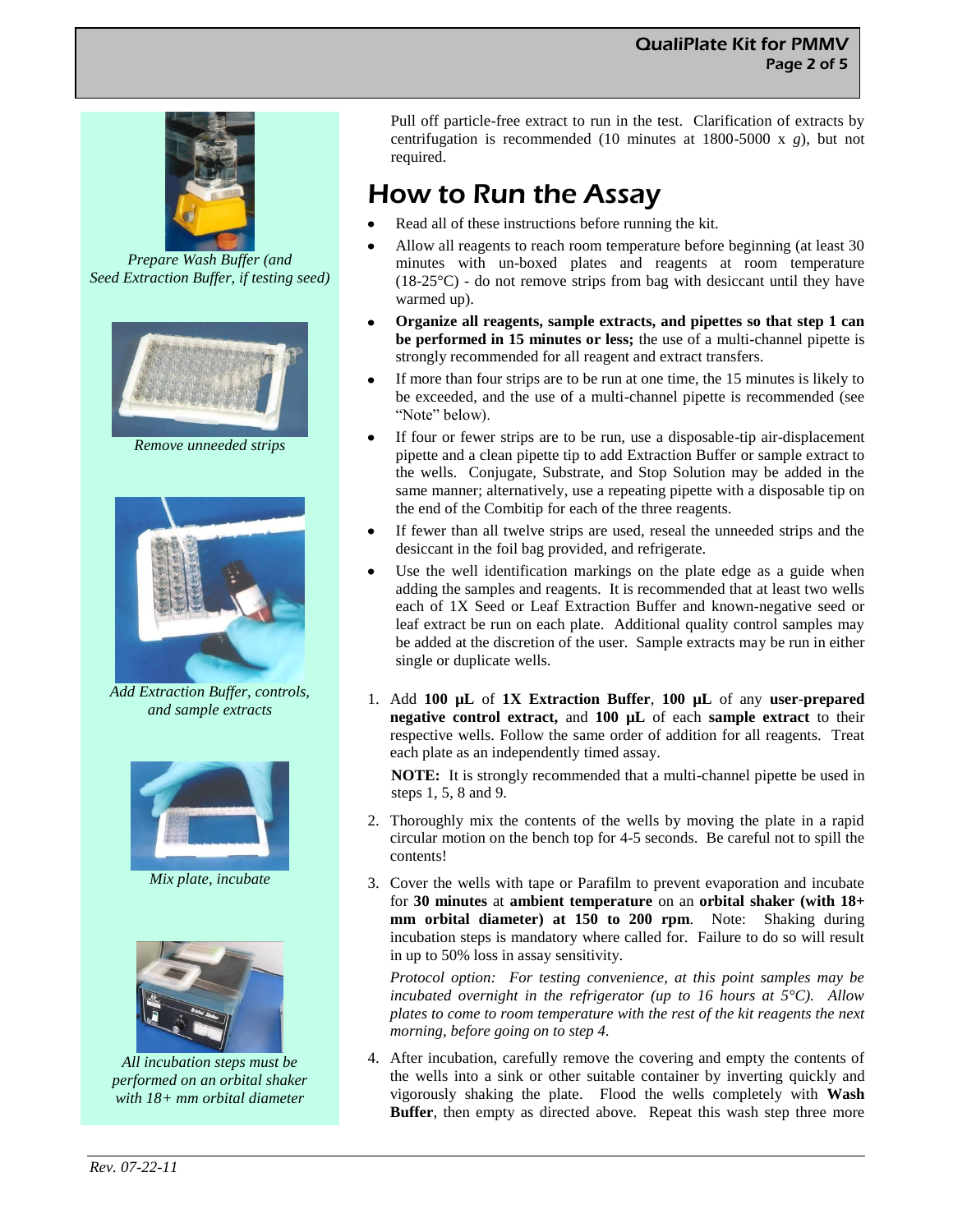

*Bottle Wash method*



*Strip Plate Wash option*



*Add conjugate, mix, incubate, wash*



*Add substrate, mix, incubate*



*Add Stop Solution*



*Read plates in a Plate Reader at 450 nm within 30 minutes of the addition of Stop Solution.*

times. After the final wash, keep the plate inverted and tap firmly on a dry paper towel to remove as much Wash Buffer as possible.

*If samples were incubated overnight, increase number of wash cycles to 8.*

- 5. Add **100 µL** of **PMMV Enzyme Conjugate** to each well.
- 6. Thoroughly mix the contents of the wells, as in step 2. Cover the wells with new tape or Parafilm and **incubate** for **1 hour** at **ambient temperature** on an **orbital plate shaker as described above.** Note: Shaking during incubation steps is mandatory where called for. Failure to do so will result in up to 50% loss in assay sensitivity.
- 7. Wash the wells again as described in step 4. Alternatively, perform four washes (300 µL/well) with a microtiter plate or strip washer.
- 8. Add **100 µL** of **Substrate** to each well. Thoroughly mix the contents of the wells by moving the plate in a rapid circular motion on the bench top for 20-30 seconds. Cover the wells with new tape or Parafilm and incubate for **30 minutes** (for best results) at **ambient temperature**.
- 9. Add **100 µL** of **Stop Solution** to each well and mix briefly. This will change the blue color in the wells to yellow. Read the plate at **450 nm**, with a reference wavelength between 600 and 650 nm. Read the stopped plate within 30 minutes; color may fade beyond that time.

**NOTE: Stop Solution is 1 N HCl. Handle carefully.**

# How to Interpret the Results

#### Spectrophotometric Measurement

Set the wavelength of the microtiter plate reader to **450 nanometers** (nm). (If it has dual wavelength capability, use 600, 630 or 650 nm as the reference wavelength.)

#### Interpreting Results

Compare the Optical Density (OD) of the sample extracts to those of the mean Extraction Buffer wells, or preferably, to known-negative seed or leaf extract wells, to determine presence or absence of PMMV in the sample extract. Samples with absorbances significantly greater than those of the Seed or Leaf Extraction Buffer and/or negative extract wells are presumed to be positive for PMMV.

General Guidelines:

- $\bullet$ Mean OD of Extraction Buffer wells should not exceed 0.10.
- Mean OD of PMMV-free seed or leaf extracts should not exceed 0.15.

If test results consistently fall outside these guidelines, please contact EnviroLogix' technical service.

# Precautions and Notes

- Observe any applicable regulations, federal or state guidelines, or in-house lab safety protocols when disposing of samples and kit reagents.
- Store all QualiPlate components at  $4^{\circ}$ C to  $8^{\circ}$ C (39 $^{\circ}$ F to  $46^{\circ}$ F) when not in use.
- Do not expose QualiPlate components to temperatures greater than 37°C (99 $\degree$ F) or less than 2 $\degree$ C (36 $\degree$ F) for optimum performance.
- Allow all reagents to reach ambient temperature (18-25°C) before use.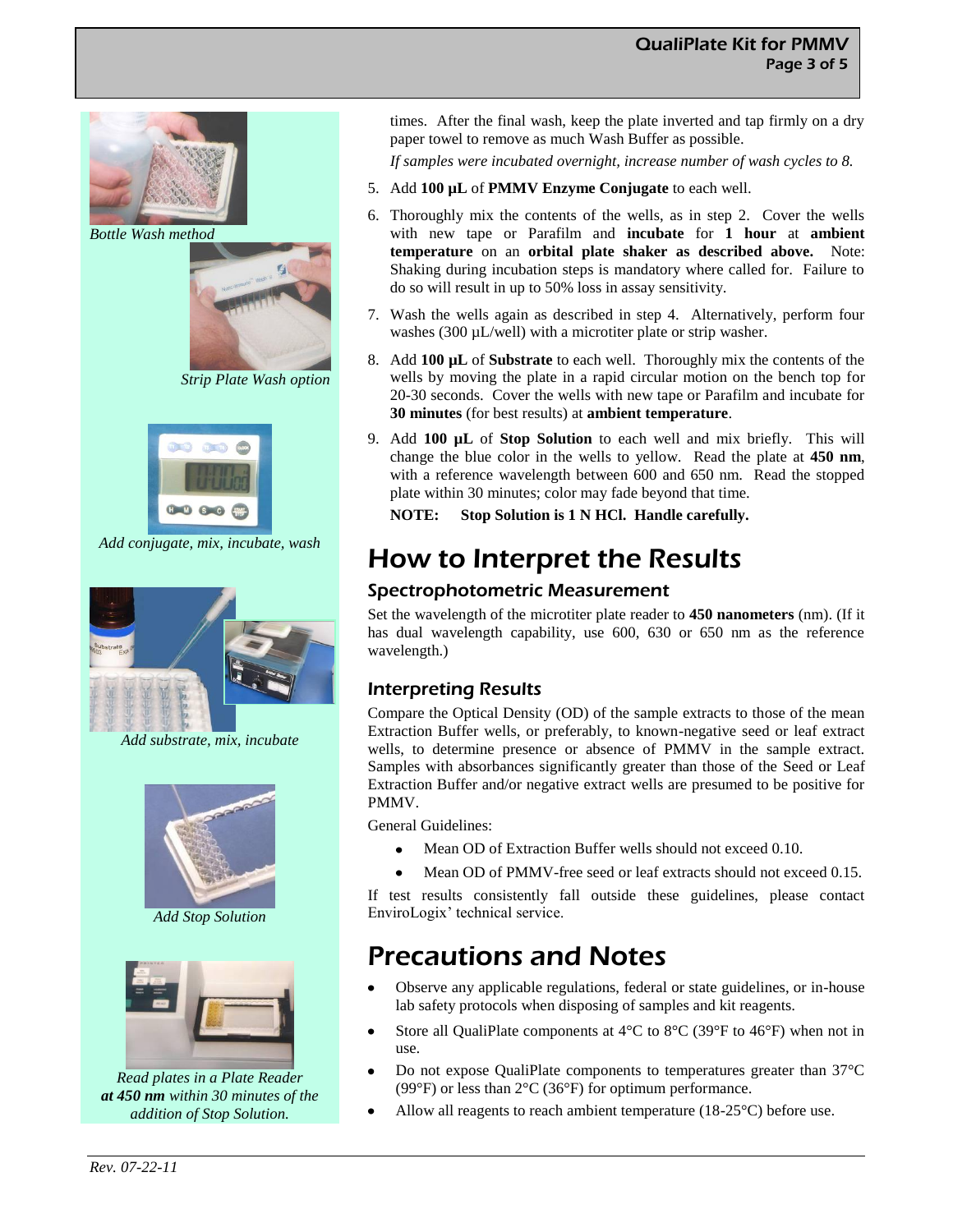









- $\bullet$ Do not use kit components after the expiration date.
- Do not use reagents or test plates from one QualiPlate with reagents or test plates from a different QualiPlate type or different lot number.
- Do not use samples prepared for analysis in other test kits; do not run sample extracts prepared for this assay in other brands of test kits.
- **Do not expose Substrate to sunlight** during pipetting or while incubating in the test wells.
- **Be sure to read the results of stopped color development at 450 nm, not 405 nm.**
- Do not dilute or adulterate test reagents or use samples not called for in the test procedure.
- Quality of results is dependent upon following the assay protocol as directed.
- As with all tests, it is recommended that results be confirmed by an alternate method when necessary.
- **Preparing 1X Seed Extraction Buffer:** The following table shows the formulas for preparing alternative volumes of Seed Buffer. Always make sure the concentrated buffer is in solution before using it.

| <b>10X Extraction Buffer</b>              | <b>Finished Volume</b>          |     |            |                               |  |  |
|-------------------------------------------|---------------------------------|-----|------------|-------------------------------|--|--|
| $(KR160, 50 \text{ or } 1000 \text{ mL})$ | 10L                             | 5L  | 2L         | 0.5L                          |  |  |
| Start with water $(L)$                    |                                 | 4.5 | 1.8        | 0.45                          |  |  |
| Add 10X Extraction<br>Buffer $(mL)$       | 1000<br>$(1 \lg \text{bottle})$ | 500 | <b>200</b> | 50<br>$(1 \text{ sm bottle})$ |  |  |

Follow steps in order when diluting 35X Seed Extraction Buffer:

| <b>35X Extraction Buffer</b>           | <b>Finished Volume</b> |       |                |      |      |      |  |
|----------------------------------------|------------------------|-------|----------------|------|------|------|--|
| $(KR186, 500$ mL)                      | 35L                    | 20L   | 17.5L          | 10L  | 5L   | 2L   |  |
| 1. Start with water (L)                | 34                     | 19.43 | 17             | 9.71 | 4.86 | 1.94 |  |
| 2. Add PVP $(g)$ ,<br>stir to dissolve | 700                    | 400   | 350            | 200  | 100  | 40   |  |
| 3. Add 35X Extraction<br>Buffer (mL)   | 1000                   | 571   | 500<br>bottle) | 286  | 143  | 57   |  |